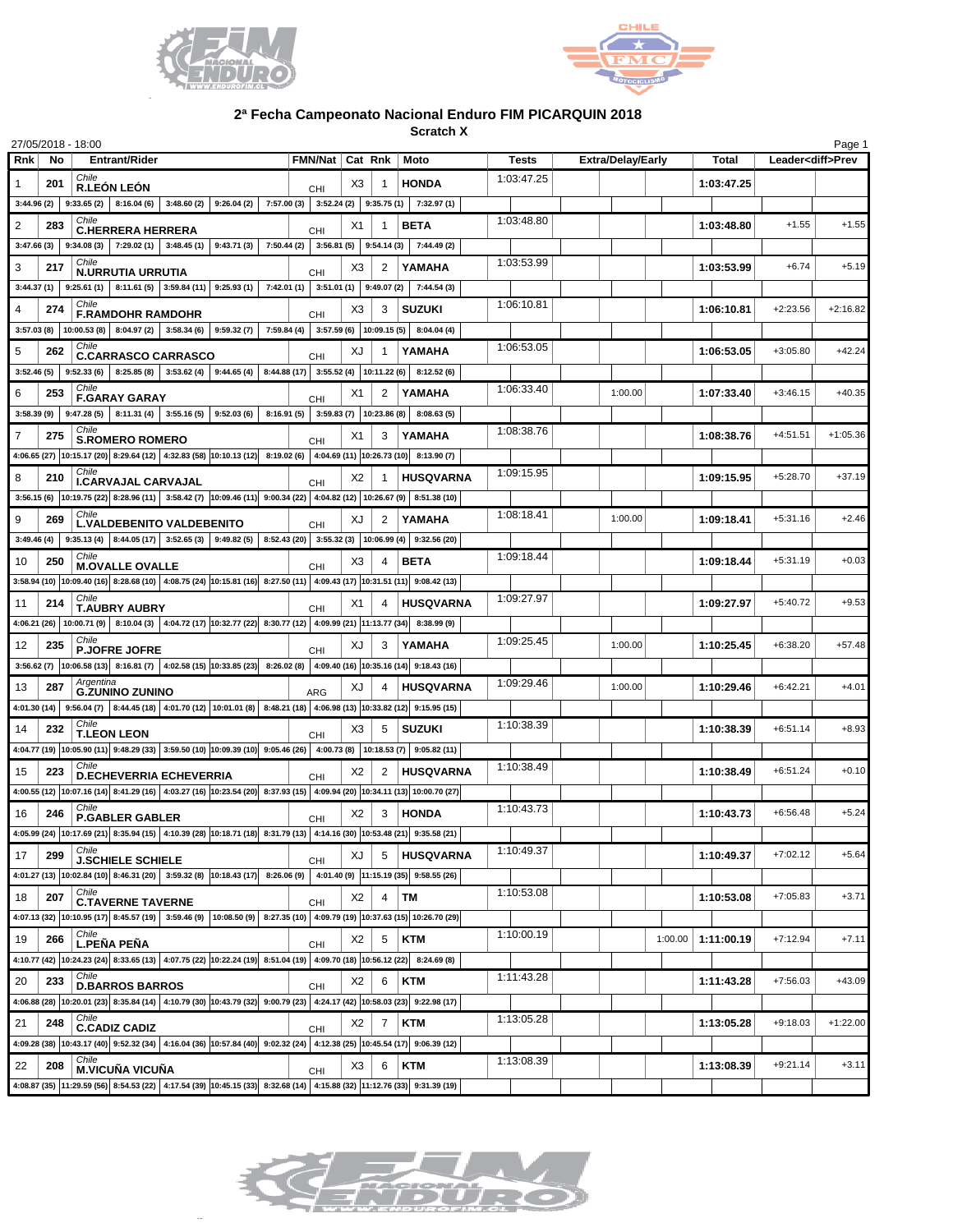



**Scratch X**

|     |     | 27/05/2018 - 18:00                                                                                                                                                                                                                                                                                                      |                   |    |                |                  |              |         |                          |         |              |             | Page 2                   |
|-----|-----|-------------------------------------------------------------------------------------------------------------------------------------------------------------------------------------------------------------------------------------------------------------------------------------------------------------------------|-------------------|----|----------------|------------------|--------------|---------|--------------------------|---------|--------------|-------------|--------------------------|
| Rnk | No  | <b>Entrant/Rider</b>                                                                                                                                                                                                                                                                                                    | FMN/Nat   Cat Rnk |    |                | Moto             | <b>Tests</b> |         | <b>Extra/Delay/Early</b> |         | <b>Total</b> |             | Leader <diff>Prev</diff> |
| 23  | 240 | Chile<br><b>C.BERRIOS BERRIOS</b>                                                                                                                                                                                                                                                                                       | CHI               | XJ | 6              | YAMAHA           | 1:13:26.89   |         |                          |         | 1:13:26.89   | $+9:39.64$  | $+18.50$                 |
|     |     | 4:07.93 (33) $ 10:28.00(26) $ 9:53.96 (35) 4:02.50 (14) 10:12.28 (13) 8:21.94 (7) 4:01.46 (10) 10:48.51 (18) 11:30.31 (39)                                                                                                                                                                                              |                   |    |                |                  |              |         |                          |         |              |             |                          |
| 24  | 244 | Chile<br><b>I.BARROS BARROS</b>                                                                                                                                                                                                                                                                                         | <b>CHI</b>        | X2 | 8              | <b>HUSQVARNA</b> | 1:12:31.19   | 1:00.00 |                          |         | 1:13:31.19   | $+9:43.94$  | $+4.30$                  |
|     |     | 4:09.23 (37) 10:31.72 (29) 9:09.11 (26) 4:13.33 (34) 10:45.59 (34) 9:04.79 (25) 4:19.64 (36) 11:05.49 (28) 9:12.29 (14)                                                                                                                                                                                                 |                   |    |                |                  |              |         |                          |         |              |             |                          |
| 25  | 291 | Chile<br><b>D.MUJICA MUJICA</b>                                                                                                                                                                                                                                                                                         | <b>CHI</b>        | X2 | 9              | <b>HUSQVARNA</b> | 1:13:40.93   |         |                          |         | 1:13:40.93   | $+9:53.68$  | $+9.74$                  |
|     |     | 4:01.44 (15) 10:12.42 (19) 9:28.33 (28) 4:07.38 (20) 10:27.18 (21) 9:25.79 (31) 4:08.55 (14) 10:38.33 (16) 11:11.51 (35)                                                                                                                                                                                                |                   |    |                |                  |              |         |                          |         |              |             |                          |
| 26  | 238 | Chile<br><b>J.PANISELLO PANISELLO</b>                                                                                                                                                                                                                                                                                   | <b>CHI</b>        | X1 | 5              | <b>HONDA</b>     | 1:14:47.51   |         |                          |         | 1:14:47.51   | $+11:00.26$ | $+1:06.58$               |
|     |     | 4:01.87 (16) 10:08.84 (15) 8:54.75 (23) 6:49.84 (64) 10:13.14 (14) 8:53.77 (21) 4:16.96 (33) 10:51.51 (20) 10:36.83 (30)                                                                                                                                                                                                |                   |    |                |                  |              |         |                          |         |              |             |                          |
| 27  | 220 | Chile<br>R.ARIZTÍA ARIZTÍA                                                                                                                                                                                                                                                                                              | <b>CHI</b>        | X1 | 6              | <b>HUSQVARNA</b> | 1:15:17.52   |         |                          |         | 1:15:17.52   | $+11:30.27$ | $+30.01$                 |
|     |     | 4:16.66 (58) 10:35.26 (33) 8:26.50 (9) 4:06.99 (19) 10:41.45 (30) 9:12.56 (28) 4:10.24 (22) 11:06.45 (29) 12:41.41 (44)                                                                                                                                                                                                 |                   |    |                |                  |              |         |                          |         |              |             |                          |
| 28  | 239 | Chile<br>A.JOPIA JOPIA                                                                                                                                                                                                                                                                                                  | <b>CHI</b>        | X1 |                | <b>KTM</b>       | 1:15:34.19   |         |                          |         | 1:15:34.19   | $+11:46.94$ | $+16.67$                 |
|     |     | 4:10.62 (40) 12:53.59 (69) 9:30.42 (29) 4:10.62 (29) 10:15.56 (15) 9:14.08 (29) 4:12.32 (24) 11:37.95 (40) 9:29.03 (18)                                                                                                                                                                                                 |                   |    |                |                  |              |         |                          |         |              |             |                          |
| 29  | 268 | Chile<br><b>S.VIDAL VIDAL</b>                                                                                                                                                                                                                                                                                           |                   | X2 |                | 10   KTM         | 1:15:38.49   |         |                          |         | 1:15:38.49   | $+11:51.24$ | $+4.30$                  |
|     |     | 4:12.14 (46) 10:50.71 (46) 9:07.10 (25) 4:19.21 (41) 11:15.98 (47) 10:06.39 (35) 4:34.18 (50) 11:26.51 (38) 9:46.27 (24)                                                                                                                                                                                                | <b>CHI</b>        |    |                |                  |              |         |                          |         |              |             |                          |
| 30  | 273 | Chile                                                                                                                                                                                                                                                                                                                   |                   | X3 | 7              | <b>KTM</b>       | 1:15:45.41   |         |                          |         | 1:15:45.41   | $+11:58.16$ | $+6.92$                  |
|     |     | <b>R.VIDAL VIDAL</b><br>4:19.76 (64) 10:48.36 (45) 9:09.86 (27) 4:19.62 (42) 11:00.18 (41) 10:35.19 (36) 4:21.11 (38) 11:35.53 (39) 9:35.80 (22)                                                                                                                                                                        | CHI               |    |                |                  |              |         |                          |         |              |             |                          |
| 31  | 279 | Argentina                                                                                                                                                                                                                                                                                                               |                   | X3 |                | <b>BETA</b>      | 1:15:56.77   |         |                          |         | 1:15:56.77   | +12:09.52   | $+11.36$                 |
|     |     | <b>M.MULLER MULLER</b><br>4:14.00 (52)  10:55.87 (48)  9:42.27 (32)   4:13.67 (35)  10:41.09 (29)  9:26.50 (32)   4:13.69 (27)  11:24.73 (37)  11:04.95 (33)                                                                                                                                                            | <b>ARG</b>        |    |                |                  |              |         |                          |         |              |             |                          |
| 32  | 206 | Chile                                                                                                                                                                                                                                                                                                                   |                   | X2 |                | 11 HUSQVARNA     | 1:17:05.14   |         |                          |         | 1:17:05.14   | $+13:17.89$ | $+1:08.37$               |
|     |     | <b>C.ORELLANA ORELLANA</b><br>4:05.73 (22) 10:36.62 (35) 8:53.75 (21) 4:06.57 (18) 10:49.68 (36) 9:07.59 (27) 4:17.91 (35) 12:11.04 (48) 12:56.25 (46)                                                                                                                                                                  | <b>CHI</b>        |    |                |                  |              |         |                          |         |              |             |                          |
|     |     | Argentina                                                                                                                                                                                                                                                                                                               |                   |    |                |                  | 1:17:36.70   |         |                          |         |              |             |                          |
| 33  | 237 | <b>G.ESCUDERO ESCUDERO</b>                                                                                                                                                                                                                                                                                              | <b>ARG</b>        | X2 |                | $12$ KTM         |              |         |                          |         | 1:17:36.70   | $+13:49.45$ | $+31.56$                 |
|     |     | 4:12.71 (49) 11:31.13 (57) 11:05.80 (48) 4:11.40 (31) 10:39.97 (28) 10:46.43 (37) 4:14.00 (28) 11:03.03 (27) 9:52.23 (25)<br>Chile                                                                                                                                                                                      |                   |    |                |                  | 1:18:05.36   |         |                          |         |              |             |                          |
| 34  | 252 | <b>J.VILLATORO VILLATORO</b>                                                                                                                                                                                                                                                                                            | <b>CHI</b>        | X2 |                | $13$ KTM         |              |         |                          |         | 1:18:05.36   | $+14:18.11$ | $+28.66$                 |
|     |     | 4:08.87 (34) 10:43.69 (43) 10:48.36 (44) 4:22.02 (49) 11:15.45 (46) 9:53.06 (34) 4:21.26 (39) 11:10.07 (31) 11:22.58 (37)<br>Chile                                                                                                                                                                                      |                   |    |                |                  | 1:18:24.80   |         |                          |         |              |             |                          |
| 35  | 247 | <b>G.MUÑOZ MUÑOZ</b>                                                                                                                                                                                                                                                                                                    | <b>CHI</b>        | X1 | 8              | YAMAHA           |              |         |                          |         | 1:18:24.80   | $+14:37.55$ | $+19.44$                 |
|     |     | 4:05.74 (23) 10:34.38 (32) 11:45.79 (52) 4:07.54 (21) 10:38.48 (27) 11:21.72 (40) 4:08.82 (15) 11:20.04 (36) 10:22.29 (28)<br>Chile                                                                                                                                                                                     |                   |    |                |                  |              |         |                          |         |              |             |                          |
| 36  | 245 | <b>G.VALENZANO VALENZANO</b>                                                                                                                                                                                                                                                                                            | <b>CHI</b>        | X2 | 14             | <b>KTM</b>       | 1:18:23.34   |         | 1:00.00                  |         | 1:19:23.34   | +15:36.09   | $+58.54$                 |
|     |     | 4:12.29 (47) 13:02.05 (71) 10:41.05 (42) 4:12.90 (33) 11:49.81 (54) 9:22.84 (30) 4:23.62 (41) 11:02.65 (26) 9:36.13 (23)                                                                                                                                                                                                |                   |    |                |                  |              |         |                          |         |              |             |                          |
| 37  | 501 | Chile<br><b>J.MARQUEZ MARQUEZ</b>                                                                                                                                                                                                                                                                                       | <b>CHI</b>        | X2 |                | $15$ BETA        | 1:19:27.95   |         |                          |         | 1:19:27.95   | $+15:40.70$ | $+4.61$                  |
|     |     | 4:15.86 (56) 10:35.75 (34) 10:38.50 (41) 4:17.21 (38) 10:55.19 (38) 11:20.36 (39) 4:25.65 (44) 11:38.75 (41) 11:20.68 (36)                                                                                                                                                                                              |                   |    |                |                  |              |         |                          |         |              |             |                          |
| 38  | 243 | Chile<br><b>L.COLLANTES COLLANTES</b>                                                                                                                                                                                                                                                                                   | CHI               | X2 |                | 16   YAMAHA      | 1:20:14.40   |         |                          |         | 1:20:14.40   | $+16:27.15$ | $+46.45$                 |
|     |     | $4:11.59(44) \hspace{0.08cm} \left  10:28.33\ (27) \hspace{0.08cm} \right  11:00.97(47) \hspace{0.08cm} \left  4:09.32\ (25) \hspace{0.08cm} \right  10:38.11(26) \hspace{0.08cm} \left  12:09.29\ (45) \right  \hspace{0.08cm} 5:25.84\ (57) \hspace{0.08cm} \left  11:01.12\ (25) \right  11:09.83\ (34) \hspace{0.0$ |                   |    |                |                  |              |         |                          |         |              |             |                          |
| 39  | 202 | Chile<br><b>R.LORCA LORCA</b>                                                                                                                                                                                                                                                                                           | CHI               | XJ | $\overline{7}$ | <b>SHERCO</b>    | 1:19:31.01   |         |                          | 1:00.00 | 1:20:31.01   | $+16:43.76$ | $+16.61$                 |
|     |     | 4:03.60 (18) 10:33.10 (31) 11:00.38 (46) 6:59.35 (65) 10:41.69 (31) 9:52.01 (33) 4:14.05 (29) 11:07.04 (30) 10:59.79 (32)                                                                                                                                                                                               |                   |    |                |                  |              |         |                          |         |              |             |                          |
| 40  | 600 | Chile<br><b>J.CELSI CELSI</b>                                                                                                                                                                                                                                                                                           | CHI               | X2 |                | 17 HONDA         | 1:20:18.38   | 30.00   |                          |         | 1:20:48.38   | $+17:01.13$ | $+17.37$                 |
|     |     | 4:06.99 (30) 10:39.92 (38) 12:16.93 (54) 4:23.62 (50) 11:21.07 (48) 11:28.82 (41) 4:19.92 (37) 10:58.87 (24) 10:42.24 (31)                                                                                                                                                                                              |                   |    |                |                  |              |         |                          |         |              |             |                          |
| 41  | 263 | Chile<br><b>M.SABAG SABAG</b>                                                                                                                                                                                                                                                                                           | CHI               | X2 |                | 18   HUSQVARNA   | 1:21:23.97   |         |                          |         | 1:21:23.97   | $+17:36.72$ | $+35.59$                 |
|     |     | 4.05.46 (21) 10:40.98 (39) 9:42.09 (31) 4:09.84 (26) 10:56.16 (39) 12:27.56 (47) 4:26.44 (45) 11:11.77 (32) 13:43.67 (49)                                                                                                                                                                                               |                   |    |                |                  |              |         |                          |         |              |             |                          |
| 42  | 261 | Chile<br><b>V.ALCAINO ALCAINO</b>                                                                                                                                                                                                                                                                                       | CHI               | XJ | 8              | YAMAHA           | 1:20:39.32   | 1:00.00 |                          |         | 1:21:39.32   | $+17:52.07$ | $+15.35$                 |
|     |     | 4:10.73 (41) 10:38.14 (36) 10:42.02 (43) 4:08.74 (23) 11:06.04 (43) 11:59.23 (43) 4:14.31 (31) 11:46.08 (43) 11:54.03 (41)                                                                                                                                                                                              |                   |    |                |                  |              |         |                          |         |              |             |                          |
| 43  | 293 | Chile                                                                                                                                                                                                                                                                                                                   |                   | ΧJ | 9              | <b>SUZUKI</b>    | 1:23:08.08   |         |                          |         | 1:23:08.08   | $+19:20.83$ | $+1:28.76$               |
|     |     | <b>S.PAKCIARZ PAKCIARZ</b><br>3:59.30 (11) 10:06.29 (12) 8:59.16 (24) 4:49.34 (61) 10:36.24 (25) 16:29.17 (55) 4:12.45 (26) 12:03.43 (46) 11:52.70 (40)                                                                                                                                                                 | CHI               |    |                |                  |              |         |                          |         |              |             |                          |
| 44  | 515 | Chile                                                                                                                                                                                                                                                                                                                   |                   | X2 |                | 19 HUSQVARNA     | 1:23:14.35   |         |                          |         | 1:23:14.35   | $+19:27.10$ | $+6.27$                  |
|     |     | <b>G.FERNÁNDEZ FERNÁNDEZ</b><br>4:18.42 (62) 10:45.20 (44) 1:38.13 (51) 4:19.88 (44) 11:38.35 (52) 12:15.03 (46) 4:25.21 (43) 11:48.75 (44) 12:05.38 (42)                                                                                                                                                               | CHI               |    |                |                  |              |         |                          |         |              |             |                          |
|     |     |                                                                                                                                                                                                                                                                                                                         |                   |    |                |                  |              |         |                          |         |              |             |                          |

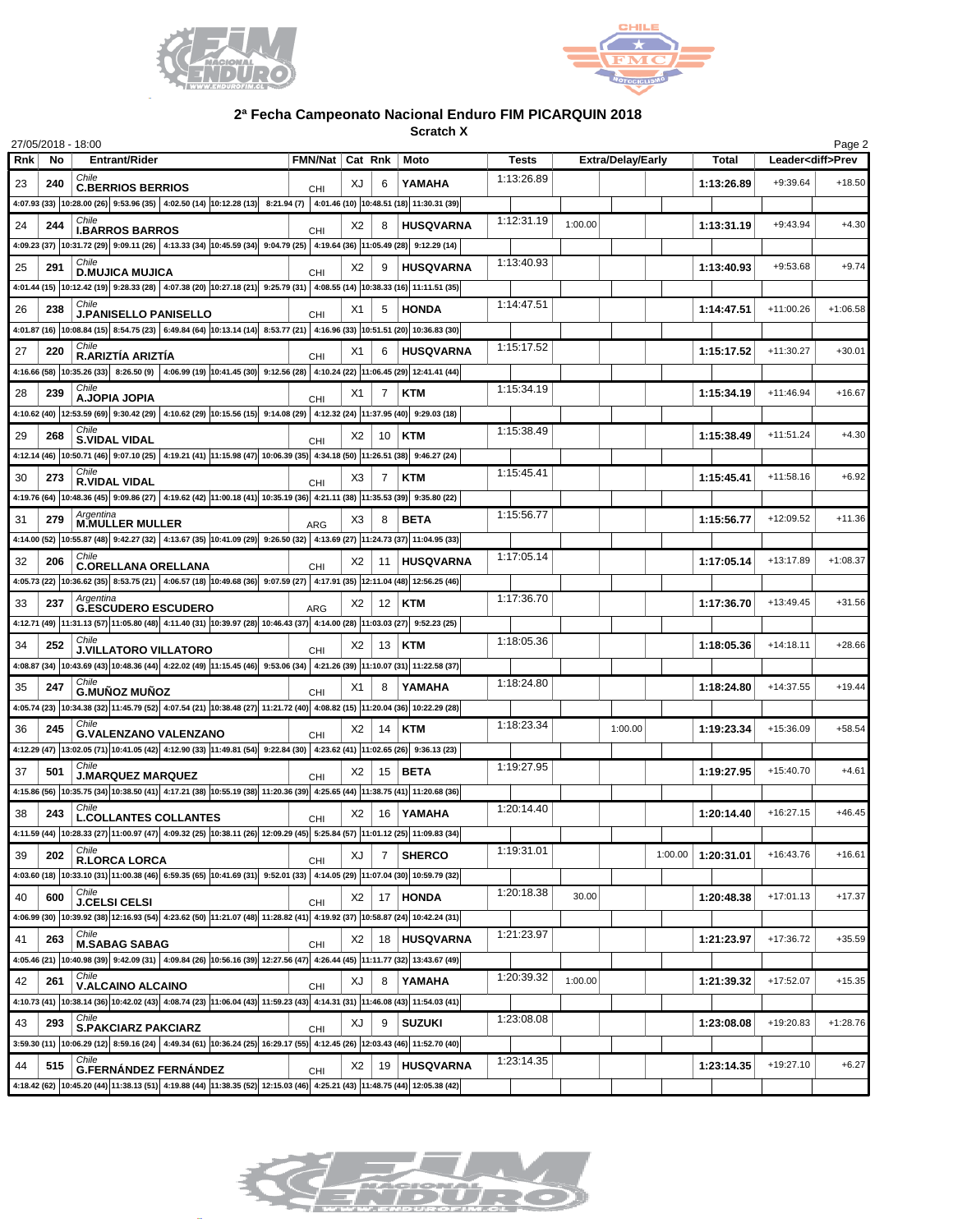



**Scratch X**

| 27/05/2018 - 18:00 |                            |                                                                                                                                                          |  |                 |                |                 |                  |              |                          |         |              |                | Page 3                   |
|--------------------|----------------------------|----------------------------------------------------------------------------------------------------------------------------------------------------------|--|-----------------|----------------|-----------------|------------------|--------------|--------------------------|---------|--------------|----------------|--------------------------|
| <b>Rnk</b>         | No                         | Entrant/Rider                                                                                                                                            |  | FMN/Nat Cat Rnk |                |                 | Moto             | <b>Tests</b> | <b>Extra/Delay/Early</b> |         | <b>Total</b> |                | Leader <diff>Prev</diff> |
| 45                 | 216                        | Chile<br><b>F.MONDACA MONDACA</b>                                                                                                                        |  | CHI             | X1             | 9               | YAMAHA           | 1:23:27.66   | 2:00.00                  |         | 1:25:27.66   | $+21:40.41$    | $+2:13.31$               |
|                    |                            | 4:05.20 (20) 10:31.92 (30) 12:21.26 (55) 4:12.82 (32) 11:10.99 (45) 11:47.94 (42) 4:23.37 (40) 12:08.00 (47) 12:46.16 (45)                               |  |                 |                |                 |                  |              |                          |         |              |                |                          |
| 46                 | 267                        | <b>S.PEREZ PEREZ</b>                                                                                                                                     |  |                 | X3             |                 | <b>HUSQVARNA</b> | 1:26:33.32   |                          |         | 1:26:33.32   | $+22:46.07$    | $+1:05.66$               |
|                    |                            | 4:15.26 (55) 11:55.77 (62) 12:52.96 (58) 4:27.40 (53) 11:37.10 (51) 12:28.78 (48) 4:30.25 (48) 12:11.81 (49) 12:13.99 (43)                               |  | CHI             |                |                 |                  |              |                          |         |              |                |                          |
| 47                 | 209                        | Chile                                                                                                                                                    |  |                 | X2             | 20 <sub>1</sub> | <b>SUZUKI</b>    | 1:24:11.54   | 10:00.00                 |         | 1:34:11.54   | +30:24.29      | $+7:38.22$               |
|                    |                            | <b>J.COSTABAL COSTABAL</b><br>4:17.64 (61) 11:39.62 (61) 10:34.87 (40) 4:29.77 (56) 11:36.50 (50) 11:59.35 (44) 4:29.46 (47) 12:00.25 (45) 13:04.08 (47) |  | CHI             |                |                 |                  |              |                          |         |              |                |                          |
| 48                 | 276                        | Chile                                                                                                                                                    |  |                 | X1             |                 | 10 HONDA         | 1:35:35.91   |                          |         | 1:35:35.91   | +31:48.66      | $+1:24.37$               |
|                    |                            | J.VILLARROEL VILLARROEL<br>4:17.33 (59) 11:03.19 (52) 15:04.00 (64) 4:20.53 (48) 10:54.20 (37) 15:21.92 (53) 4:52.04 (53) 12:16.85 (50) 17:25.85 (52)    |  | CHI             |                |                 |                  |              |                          |         |              |                |                          |
|                    |                            | Argentina                                                                                                                                                |  |                 |                |                 |                  | 1:37:56.27   |                          |         |              |                |                          |
| 49                 | 278                        | R.CALABRO CALABRO                                                                                                                                        |  | <b>ARG</b>      | X3             | 10              | KTM              |              |                          |         | 1:37:56.27   | +34:09.02      | $+2:20.36$               |
|                    |                            | 4:23.66 (68) 12:03.24 (64) 16:30.31 (66) 4:40.52 (59) 13:37.70 (62) 14:33.47 (51) 4:32.96 (49) 13:04.15 (52) 14:30.26 (50)                               |  |                 |                |                 |                  | 1:37:12.92   |                          |         |              |                |                          |
| 50                 | 514                        | <b>E.DUARTE DUARTE</b>                                                                                                                                   |  | CHI             | X3             | 11              | <b>BETA</b>      |              | 1:00.00                  |         | 1:38:12.92   | $+34:25.67$    | $+16.65$                 |
|                    |                            | 4:38.11 (74) 12:38.56 (65) 14:59.18 (63) 4:47.26 (60) 13:14.34 (61) 13:41.75 (49) 4:51.49 (52) 15:07.12 (55) 13:15.11 (48)                               |  |                 |                |                 |                  |              |                          |         |              |                |                          |
| 51                 | 236                        | Chile<br><b>C.CAMPOS CAMPOS</b>                                                                                                                          |  | CHI             | XJ             |                 | 10   HUSQVARNA   | 1:35:00.70   | 4:00.00                  |         | 1:39:00.70   | $+35:13.45$    | $+47.78$                 |
|                    |                            | 4:13.25 (50) 12:43.06 (67) 10:52.76 (45) 4:19.67 (43) 11:34.73 (49) 13:53.77 (50) 8:53.69 (58) 13:14.00 (53) 15:15.77 (51)                               |  |                 |                |                 |                  |              |                          |         |              |                |                          |
| 52                 | 228                        | Chile<br><b>J.PROHENS PROHENS</b>                                                                                                                        |  | CHI             | X3             |                 | $12$ KTM         | 1:39:30.69   |                          |         | 1:39:30.69   | $+35:43.44$    | $+29.99$                 |
|                    |                            | 4:27.58 (72) 11:20.90 (55) 13:33.27 (60) 4:30.01 (57) 12:54.32 (58) 15:14.47 (52) 4:53.44 (54) 13:27.30 (54) 19:09.40 (55)                               |  |                 |                |                 |                  |              |                          |         |              |                |                          |
| 53                 | 294                        | Chile<br><b>R.ESCUDERO ESCUDERO</b>                                                                                                                      |  | CHI             | X2             | 21              | <b>SUZUKI</b>    | 1:38:38.41   |                          | 1:00.00 | 1:39:38.41   | $+35:51.16$    | $+7.72$                  |
|                    |                            | 4:19.43 (63) 11:37.85 (60) 14:56.91 (62) 4:25.41 (51) 12:54.69 (59) 15:22.77 (54) 4:36.31 (51) 12:44.67 (51) 17:40.37 (53)                               |  |                 |                |                 |                  |              |                          |         |              |                |                          |
| 54                 | 234                        | <b>M.ARRAU ARRAU</b>                                                                                                                                     |  | CHI             | X3             |                 | 13   SUZUKI      | 1:37:40.63   | 1:00.00                  | 1:00.00 | 1:39:40.63   | +35:53.38      | $+2.22$                  |
|                    |                            | 4:14.96 (54) 10:58.84 (50) 28:33.26 (69) 4:19.06 (40) 11:10.36 (44) 10:50.60 (38) 4:27.62 (46) 11:38.91 (42) 11:27.02 (38)                               |  |                 |                |                 |                  |              |                          |         |              |                |                          |
| 55                 | 511                        | Chile<br><b>C.RETAMALES RETAMALES</b>                                                                                                                    |  | CHI             | X3             | 14 <sup>1</sup> | <b>SHERCO</b>    | 1:49:18.18   | 1:00.00                  |         | 1:50:18.18   | +46:30.93      | $+10:37.55$              |
|                    |                            | 4:36.65 (73) 13:36.59 (72) 13:51.25 (61) 5:00.96 (62) 14:47.81 (63) 16:49.35 (57) 5:17.83 (55) 17:15.34 (56) 18:02.40 (54)                               |  |                 |                |                 |                  |              |                          |         |              |                |                          |
|                    |                            |                                                                                                                                                          |  |                 |                |                 | Non-classified   |              |                          |         |              |                |                          |
|                    | 204                        | Chile<br><b>J.ORTIZ ORTIZ</b>                                                                                                                            |  |                 | X3             |                 | <b>SHERCO</b>    | 17:04.60     |                          |         | 17:04.60     | Retired: T.C.0 |                          |
|                    | 4:07.02 (31) 12:57.58 (70) |                                                                                                                                                          |  | CHI             |                |                 |                  |              |                          |         |              |                |                          |
|                    | 213                        | Chile                                                                                                                                                    |  |                 | XJ             |                 | <b>HUSQVARNA</b> | 1:24:13.78   |                          |         | 1:24:13.78   |                |                          |
|                    |                            | <b>S.PEREZ PEREZ</b><br>4:06.89 (29) 20:06.54 (73) 10:07.12 (37) 4:02.24 (13) 13:01.24 (60) 32:49.75 (60)                                                |  | CHI             |                |                 |                  |              |                          |         |              |                |                          |
|                    | 215                        | Chile                                                                                                                                                    |  |                 | X <sub>3</sub> |                 | <b>SUZUKI</b>    | 15:23.02     |                          |         | 15:23.02     | Retired: T.C.0 |                          |
|                    | 4:11.99 (45) 11:11.03 (54) | <b>C.CERDA CERDA</b>                                                                                                                                     |  | CHI             |                |                 |                  |              |                          |         |              |                |                          |
|                    |                            | Chile                                                                                                                                                    |  |                 |                |                 |                  | 25:51.75     |                          |         |              |                |                          |
|                    | 230                        | <b>L.TAMAYO TAMAYO</b>                                                                                                                                   |  | CHI             | X <sub>2</sub> |                 | <b>KTM</b>       |              |                          |         | 25:51.75     |                |                          |
|                    |                            | 4:02.71 (17) 10:11.66 (18) 11:37.38 (50)<br>Chile                                                                                                        |  |                 |                |                 |                  | 57:57.93     |                          |         |              |                |                          |
|                    | 241                        | J.VALENZUELA VALENZUELA                                                                                                                                  |  | CHI             | XJ             |                 | YAMAHA           |              |                          |         | 57:57.93     | Retired: T.C.0 |                          |
|                    |                            | 4:06.05 (25) 10:30.56 (28) 11:48.93 (53) 4:26.66 (52) 10:35.59 (24) 16:30.14 (56)<br>Chile                                                               |  |                 |                |                 |                  | 35:37.84     |                          |         |              |                |                          |
|                    | 249                        | A.VALENZUELA VALENZUELA                                                                                                                                  |  | CHI             | X3             |                 | <b>HONDA</b>     |              |                          |         | 35:37.84     | Retired: T.C.0 |                          |
|                    |                            | 4:25.57 (70) 10:43.58 (41) 20:28.69 (67)                                                                                                                 |  |                 |                |                 |                  |              |                          |         |              |                |                          |
|                    | 251                        | Chile<br><b>M.TAMAYO TAMAYO</b>                                                                                                                          |  | CHI             | X <sub>2</sub> |                 | KTM              | 25:47.12     |                          |         | 25:47.12     |                |                          |
|                    |                            | 4:14.30 (53) 11:00.60 (51) 10:32.22 (39)                                                                                                                 |  |                 |                |                 |                  |              |                          |         |              |                |                          |
|                    | 256                        | Chile<br>S.ECHEVERRÍA ECHEVERRÍA                                                                                                                         |  | CHI             | X <sub>2</sub> |                 | HUSQVARNA        | 8:00.89      |                          |         | 8:00.89      | Retired: T.C.0 |                          |
| 8:00.89(75)        |                            |                                                                                                                                                          |  |                 |                |                 |                  |              |                          |         |              |                |                          |
|                    | 258                        | Chile<br><b>M.CARCAMO CARCAMO</b>                                                                                                                        |  | CHI             | X3             |                 | YAMAHA           | 31:27.89     |                          |         | 31:27.89     | Retired: T.C.0 |                          |
|                    |                            | 4:13.33 (51) 11:09.67 (53) 11:37.23 (49) 4:27.66 (54)                                                                                                    |  |                 |                |                 |                  |              |                          |         |              |                |                          |
|                    | 265                        | Chile<br><b>J.CORTEZ CORTEZ</b>                                                                                                                          |  |                 | X1             |                 | HUSQVARNA        | 15:56.33     |                          |         | 15:56.33     | Retired: T.C.0 |                          |
|                    | 4:21.31 (66) 11:35.02 (58) |                                                                                                                                                          |  | CHI             |                |                 |                  |              |                          |         |              |                |                          |
|                    | 271                        | Chile                                                                                                                                                    |  |                 | X2             |                 | <b>SUZUKI</b>    | 45:18.11     |                          |         | 45:18.11     | Retired: T.C.0 |                          |
|                    |                            | <b>V.CEA CEA</b><br>4:17.33 (60) 10:43.59 (42) 12:51.93 (57) 5:18.88 (63) 12:06.38 (55)                                                                  |  | CHI             |                |                 |                  |              |                          |         |              |                |                          |
|                    |                            |                                                                                                                                                          |  |                 |                |                 |                  |              |                          |         |              |                |                          |